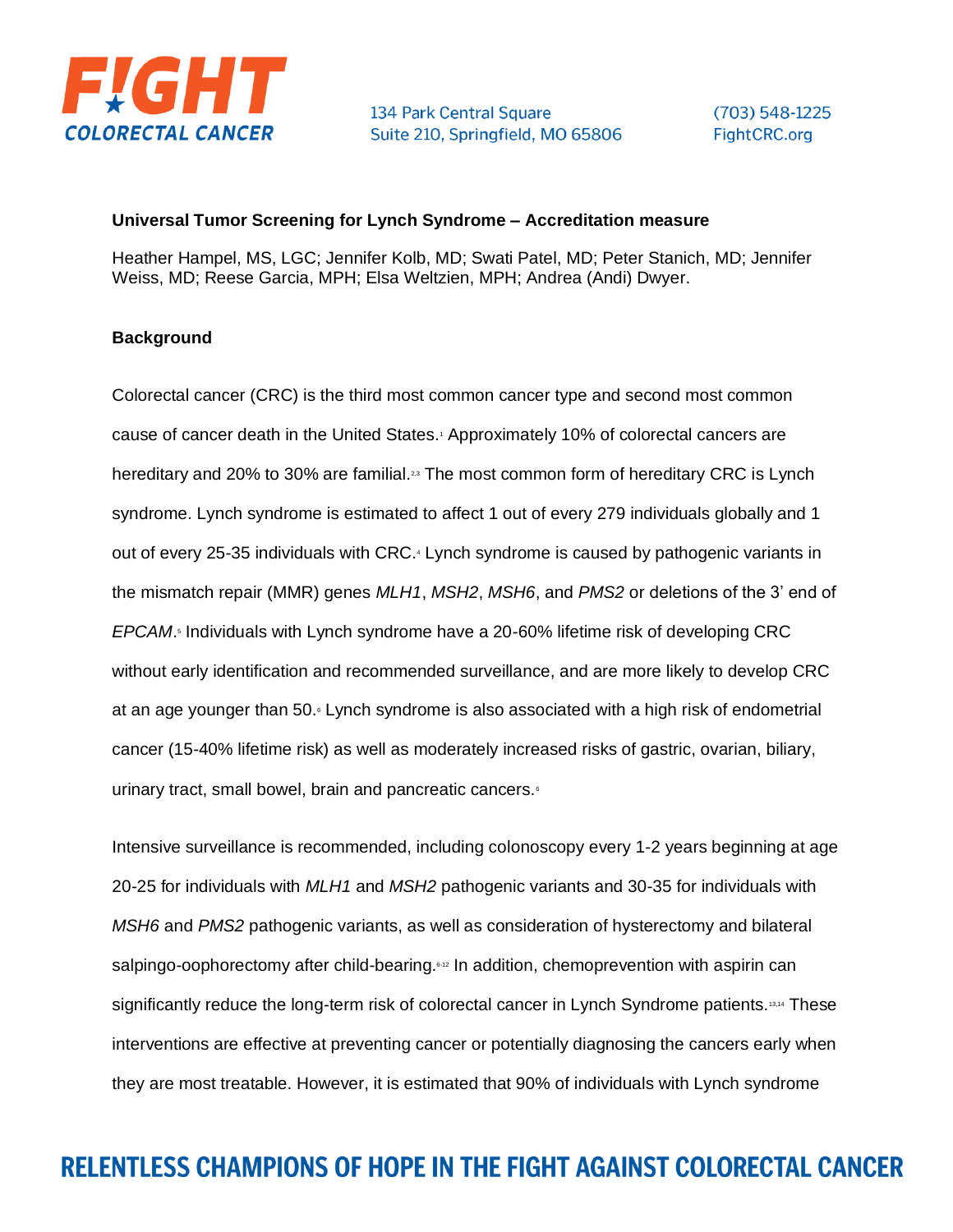

are not aware of their diagnosis.<sup>56</sup> Furthermore, studies demonstrate disparities in access to genetic counseling and testing among ethnic/racial minorities.<sup>16-17</sup>

### **Universal Tumor Screening for Lynch Syndrome**

Universal tumor screening of all newly diagnosed colorectal and endometrial cancer patients is one approach used to identify cases of Lynch syndrome.15,18-20 Testing is performed using tumor tissue to identify features of deficient mismatch repair (MMR) including microsatellite instability (MSI) and/or absence of any of the four mismatch repair proteins.<sup>7</sup> This also provides prognostic and treatment information for the patients with several studies showing a better prognosis for cancers with microsatellite instability and convincing data that these tumors respond well to immune checkpoint inhibition therapy. 21-24 As a result, multiple professional organizations have recommended universal tumor screening for all colorectal and endometrial cancer patients as follows:

| Tumor to<br>Screen   | Professional Organization                                                         | <b>Year Recommendation</b><br>Released |
|----------------------|-----------------------------------------------------------------------------------|----------------------------------------|
| Colorectal<br>Cancer | Evaluation of Genetic Applications in Practice &<br>Prevention (CDC) <sup>6</sup> | 2009                                   |
|                      | Healthy People 2020 <sup>25</sup>                                                 | 2010                                   |
|                      | <b>National Comprehensive Cancer Network</b> <sup>6.26</sup>                      | 2013                                   |
|                      | European Society of Medical Oncology <sup>®</sup>                                 | 2013                                   |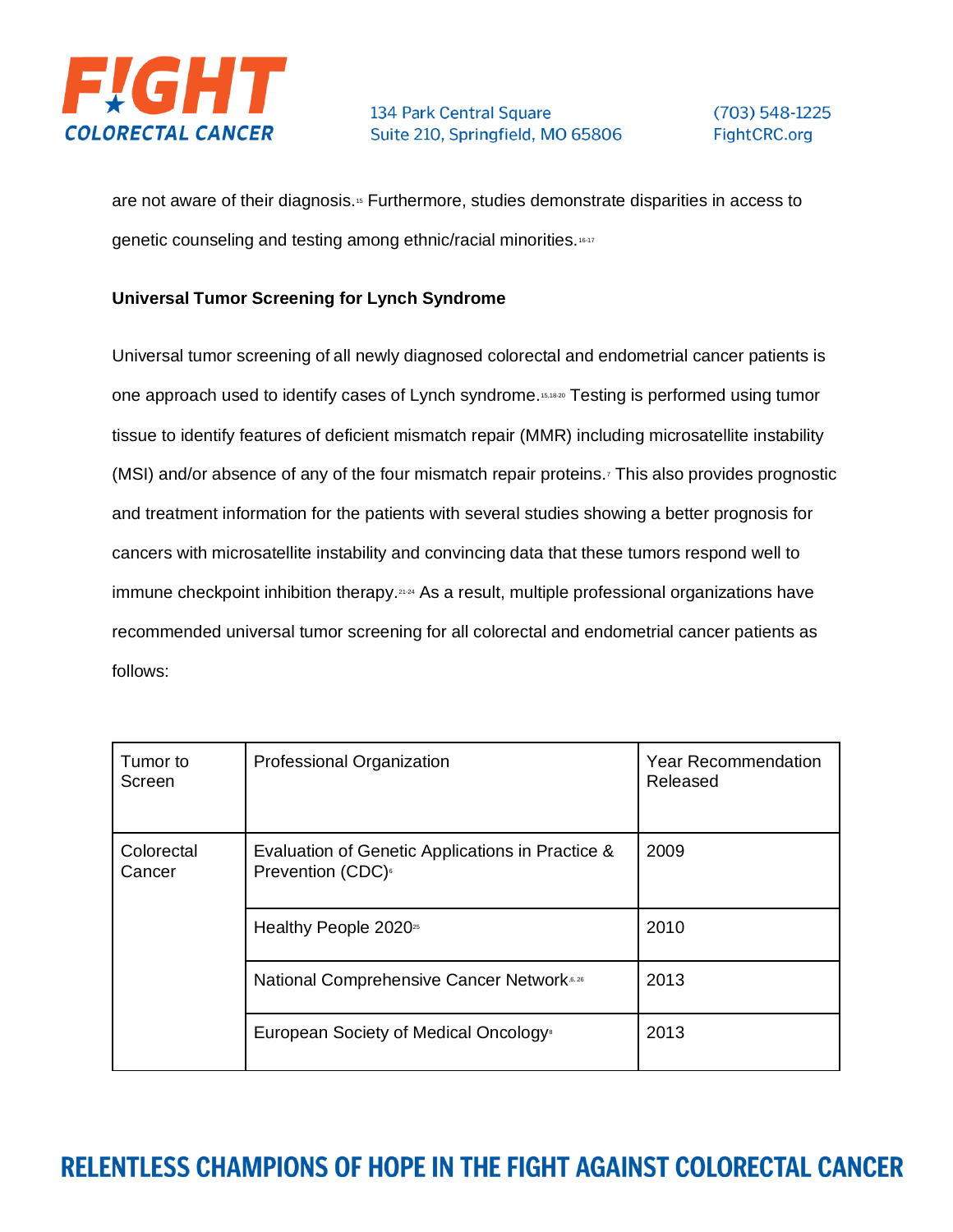

|                       | US Multi-Society Task Force on Colorectal<br>Cancer                                                                                                                             | 2014 |
|-----------------------|---------------------------------------------------------------------------------------------------------------------------------------------------------------------------------|------|
|                       | American College of Gastroenterology <sup>10</sup>                                                                                                                              | 2015 |
|                       | American Society of Clinical Oncology <sup>11</sup>                                                                                                                             | 2015 |
|                       | National Institute for Health and Care Excellence<br>$(UK)^{27}$                                                                                                                | 2017 |
|                       | American Society for Clinical Pathology<br>College of American Pathologists<br><b>Association of Molecular Pathology</b><br>American Society of Clinical Oncology <sup>28</sup> | 2017 |
| Endometrial<br>Cancer | American College of Obstetrics and Gynecology<br>and the Society of Gynecologic Oncology <sup>12</sup>                                                                          | 2014 |

### **Adoption of Universal Tumor Screening**

Universal tumor screening for Lynch syndrome remains underutilized. Barriers include lack of knowledge of guidelines, inadequate stakeholder involvement and champions, access to genetic testing and counseling services, and cost.<sup>18</sup> An assessment of National Cancer Institute (NCI)-designated Comprehensive Cancer Centers in 2012 found that only 71% were performing universal tumor testing for Lynch syndrome.<sup>29</sup> Furthermore, only 48% of American College of Surgeons–accredited Community Hospital Comprehensive Cancer Programs, 14% of Community Hospital Cancer Program sites, and approximately 4-5% of Veteran Affairs Medical Centers perform universal tumor testing on all CRCs.29,30 Another study found that only 28.2% of colorectal cancer patients had universal tumor screening at the time of diagnosis according to the National Cancer Database.<sup>31</sup> The most recent study on this topic showed some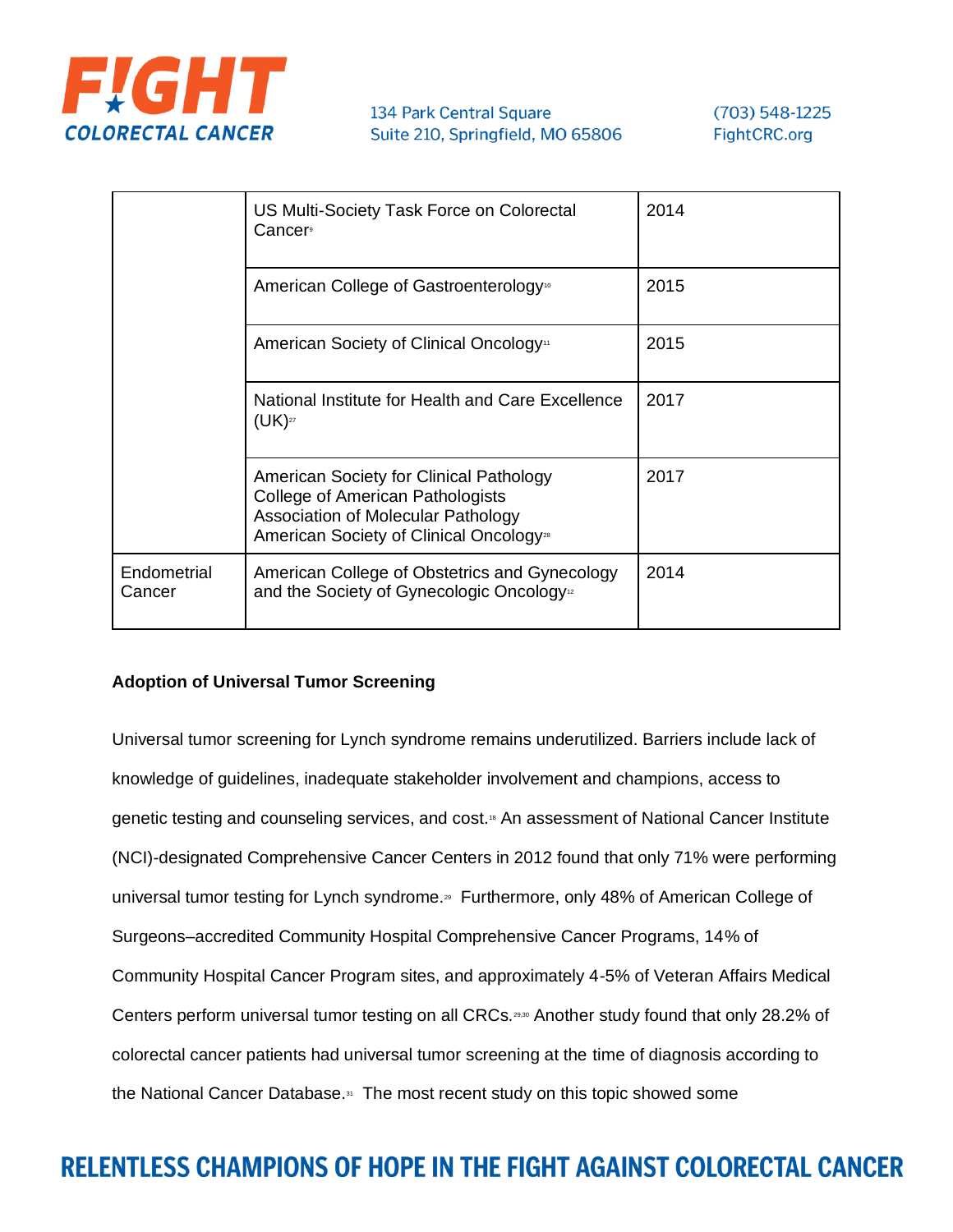

improvement with 86% of institutions surveyed performed universal tumor screening for Lynch syndrome with no difference between academic and nonacademic institutions.<sup>32</sup> Therefore, strategies are needed to improve implementation of universal tumor screening.

### **Quality Improvement Measures as a Strategy to Increase Uptake**

Quality measures have been increasingly used in the United States over the last 20 years to assess the utilization of cancer care guidelines and stimulate improvement. Adoption of quality measures by accrediting entities have been shown to be effective in improving patient outcomes. For example, Shulman et al. demonstrated that the introduction of the Commission on Cancer 12 lymph node measure for colorectal cancer surgery resulted in an improvement of 39.3% increased compliance with the practice – from 52.8 to 92.1% compliance in a 13-year period. Hospitals with increased compliance concurrently experienced improved patient survival.<sup>33</sup> A Commission on Cancer (COC) Quality Measure would provide accountability and incentive for cancer centers and providers to implement universal tumor testing.

We propose that the COC adopt a new National Cancer Database (NCDB) accountability or quality improvement measure for use with standard 7.3 the Quality Improvement Initiative regarding universal tumor screening for Lynch syndrome. This standard would be added to the colorectal and endometrial cancer sections [\(https://www.facs.org/quality-](https://www.facs.org/quality-programs/cancer/ncdb/qualitymeasurescocweb)

[programs/cancer/ncdb/qualitymeasurescocweb\)](https://www.facs.org/quality-programs/cancer/ncdb/qualitymeasurescocweb) as follows: Universal tumor screening for defective mismatch repair performed using either IHC for the four MMR proteins or MSI testing by PCR or NGS. The percent of tumors that receive this important screening would be reported.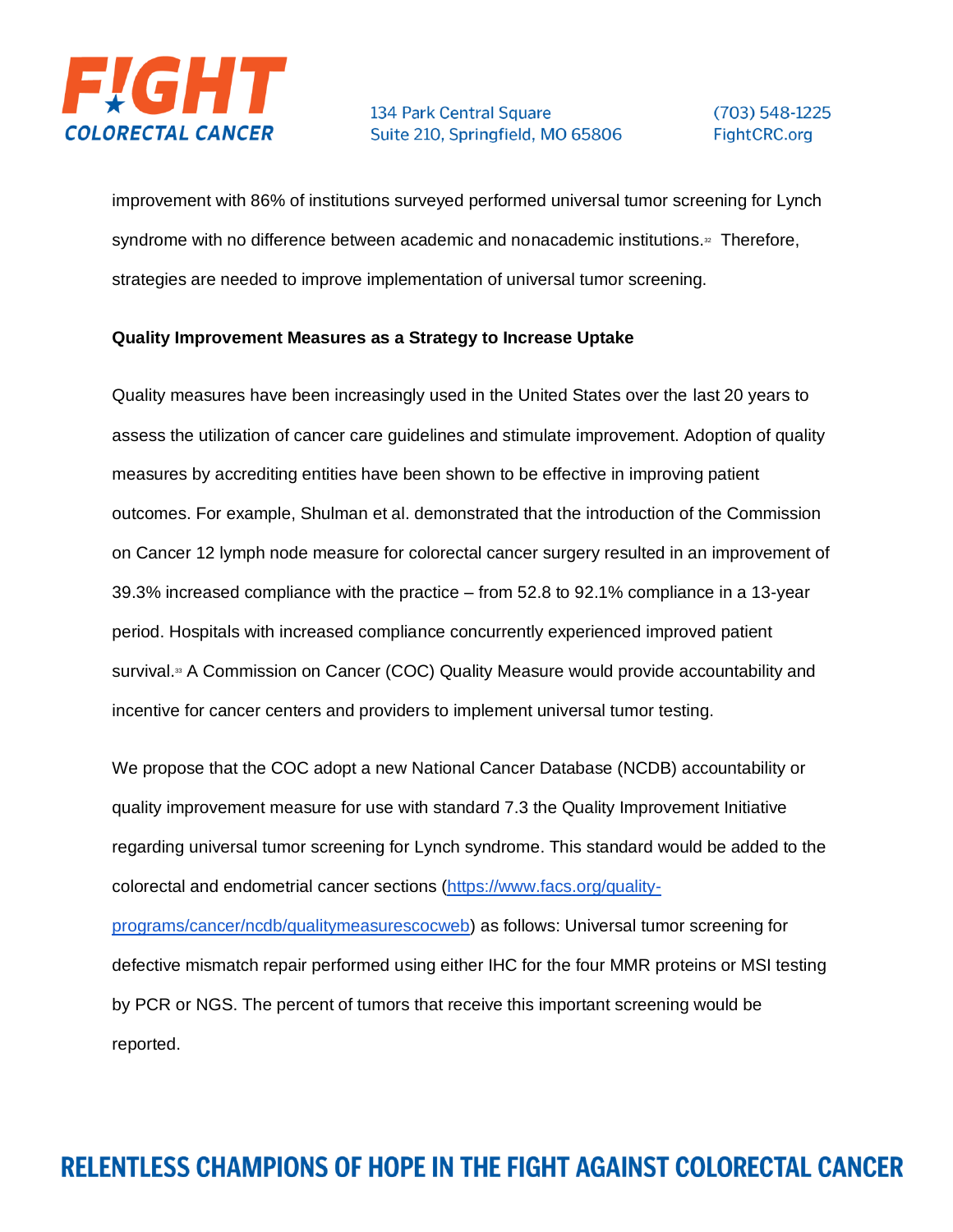

### $(703) 548 - 1225$ FightCRC.org

This measure could dovetail nicely with the COC Genetic Counseling and Risk Assessment standard (4.4) since all colorectal and endometrial cancer patients with defective mismatch repair in their tumor (not caused by MLH1 promoter methylation) should be referred for cancer genetic counseling. Therefore, the new standard will identify a group of patients that could be selected to be tracked for the existing standard 4.4. While studies have shown that universal tumor screening of colorectal cancer and endometrial patients is performed at similar rates among Non-Hispanic White, Black, and Hispanic populations, minority populations are less likely to receive referral to genetic evaluation and complete germline genetic testing. 16-18 The pairing of these two measures could improve implementation of universal tumor testing among all populations and reduce racial and ethnic disparities in referral to genetic evaluation and posttest follow-up.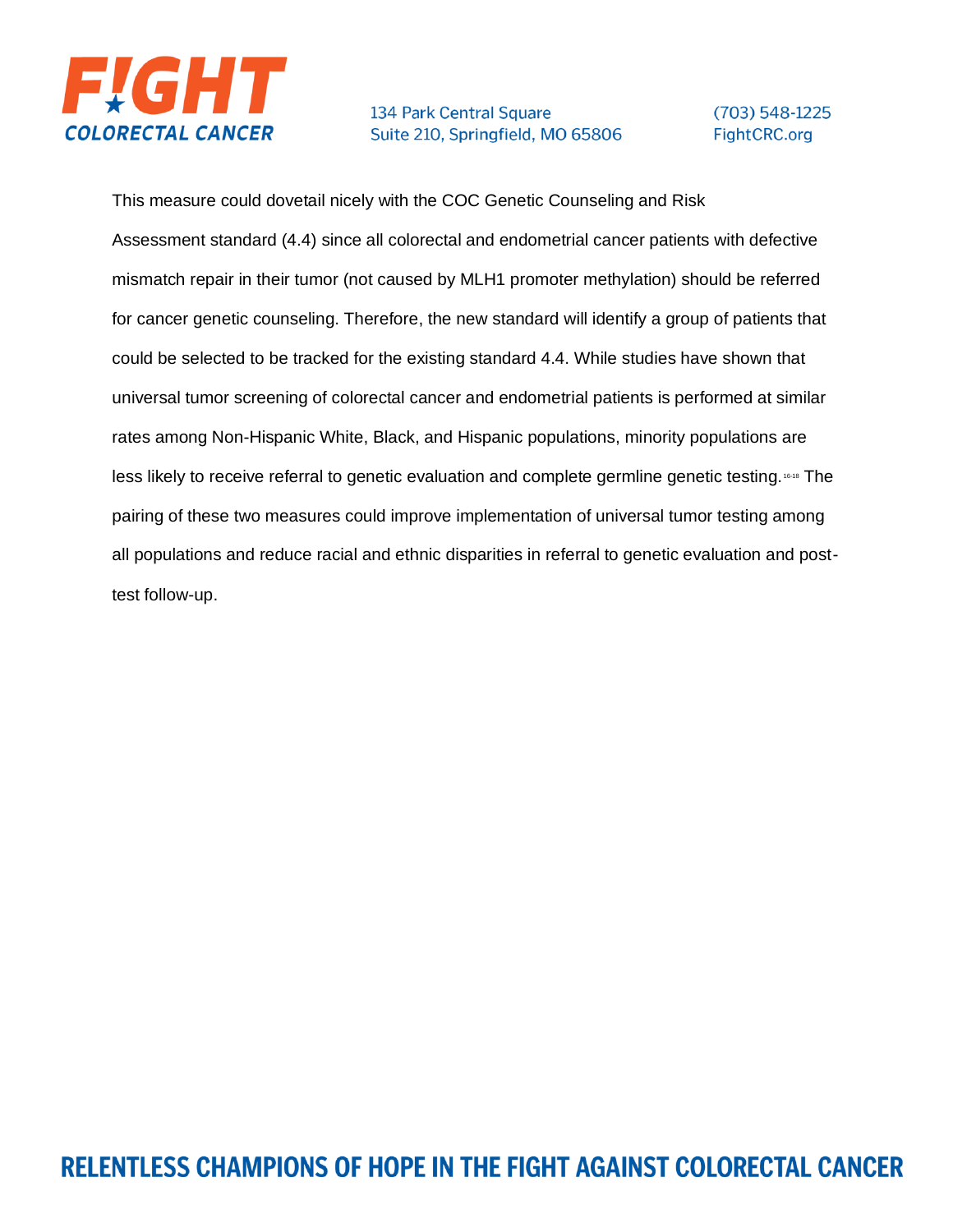

#### **References:**

1. Siegel RL, Miller KD, Goding Sauer A, et al. Colorectal cancer statistics, 2020. *CA Cancer J Clin*. 2020;70(3):145-164. doi:10.3322/caac.21601

2. Jasperson KW, Tuohy TM, Neklason DW, Burt RW. Hereditary and familial colon cancer. *Gastroenterology*. 2010;138(6):2044-2058. doi:10.1053/j.gastro.2010.01.054.

3. Lichtenstein P, Holm NV, Verkasalo PK, et al. Environmental and heritable factors in the causation of cancer--analyses of cohorts of twins from Sweden, Denmark, and Finland. *N Engl J Med*. 2000;343(2):78-85. doi:10.1056/NEJM200007133430201

4. Win AK, Jenkins MA, Dowty JG, et al. Prevalence and Penetrance of Major Genes and Polygenes for Colorectal Cancer. *Cancer Epidemiol Biomarkers Prev*. 2017;26(3):404-412. doi:10.1158/1055-9965.EPI-16-0693

5. Lynch HT, Snyder CL, Shaw TG, Heinen CD, Hitchins MP. Milestones of Lynch syndrome: 1895-2015. *Nat Rev Cancer*. 2015;15(3):181-194. doi:10.1038/nrc3878

6. National Comprehensive Cancer Network. January 2021; Genetic/Familial High-Risk Assessment: Colorectal. [http://www.nccn.org/professionals/physician\\_gls/pdf/genetics\\_colon.pdf.](http://www.nccn.org/professionals/physician_gls/pdf/genetics_colon.pdf)

7. Palomaki GE, McClain MR, Melillo S, Hampel HL, Thibodeau SN. EGAPP supplementary evidence review: DNA testing strategies aimed at reducing morbidity and mortality from Lynch syndrome. *Genet Med*. 2009;11(1):42-65. doi:10.1097/GIM.0b013e31818fa2db

8. Balmaña J, Balaguer F, Cervantes A, Arnold D; ESMO Guidelines Working Group. Familial risk-colorectal cancer: ESMO Clinical Practice Guidelines. *Ann Oncol*. 2013;24 Suppl 6:vi73 vi80. doi:10.1093/annonc/mdt209

9. Giardiello FM, Allen JI, Axilbund JE, et al. Guidelines on genetic evaluation and management of Lynch syndrome: a consensus statement by the US Multi-society Task Force on colorectal cancer. *Am J Gastroenterol* 2014;109:1159-79. doi:10.1038/ajg.2014.186

10. Syngal S, Brand RE, Church JM, et al. ACG clinical guideline: Genetic testing and management of hereditary gastrointestinal cancer syndromes. *Am J Gastroenterol*. 2015;110(2):223-263. doi:10.1038/ajg.2014.435

11. Stoffel EM, Mangu PB, Limburg PJ; American Society of Clinical Oncology; European Society for Medical Oncology. Hereditary colorectal cancer syndromes: American Society of Clinical Oncology clinical practice guideline endorsement of the familial risk-colorectal cancer: European Society for Medical Oncology clinical practice guidelines. *J Oncol Pract*. 2015;11(3):e437-e441. doi:10.1200/JOP.2015.003665

12. ACOG Practice Bulletin No. 147: Lynch syndrome. *Obstet Gynecol*. 2014;124(5):1042-1054. doi:10.1097/01.AOG.0000456325.50739.72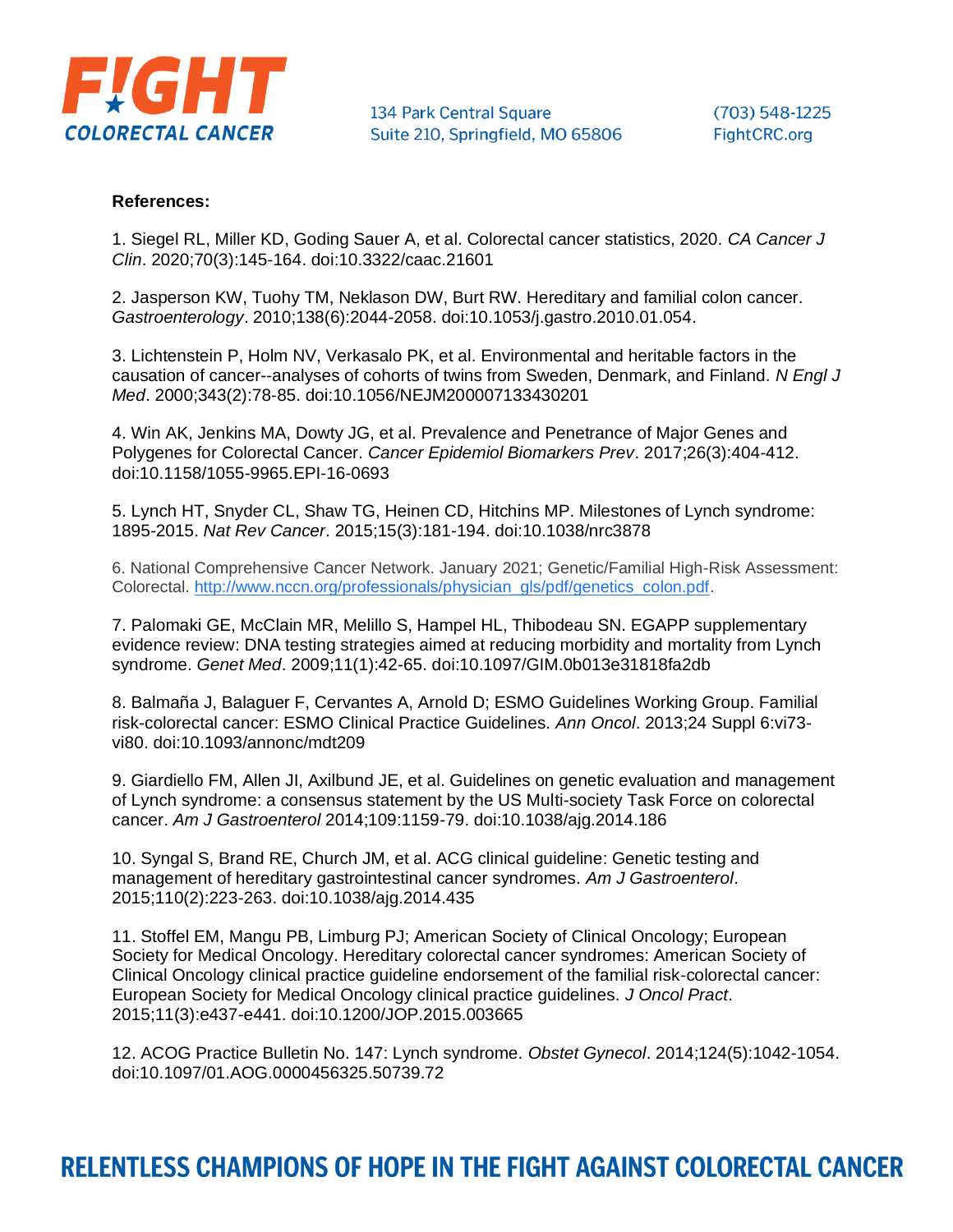

13. Burn J, Gerdes AM, Macrae F, et al. Long-term effect of aspirin on cancer risk in carriers of hereditary colorectal cancer: an analysis from the CAPP2 randomised controlled trial. *Lancet*. 2011;378(9809):2081-2087. doi:10.1016/S0140-6736(11)61049-0.

14. Burn J, Sheth H, Elliott F, et al. Cancer prevention with aspirin in hereditary colorectal cancer (Lynch syndrome), 10-year follow-up and registry-based 20-year data in the CAPP2 study: a double-blind, randomised, placebo-controlled trial. *Lancet*. 2020;395(10240):1855- 1863. doi:10.1016/S0140-6736(20)30366-4

15. Hampel H, Pearlman R, Cragun D. Universal tumor screening for Lynch Syndrome. In: Valle L, Gruber S, Capellá G, eds. *Hereditary Colorectal Cancer*. Springer; 2018:233-255. doi:10.1007/978-3-319-74259-5\_17

16. Muller C, Lee SM, Barge W, et al. Low Referral Rate for Genetic Testing in Racially and Ethnically Diverse Patients Despite Universal Colorectal Cancer Screening. *Clin Gastroenterol Hepatol*. 2018;16(12):1911-1918.e2. doi:10.1016/j.cgh.2018.08.038

17. Dharwadkar P, Greenan G, Stoffel EM, et al. Racial and Ethnic Disparities in Germline Genetic Testing of Patients With Young-Onset Colorectal Cancer [published online ahead of print, 2020 Dec 24]. *Clin Gastroenterol Hepatol*. 2020;S1542-3565(20)31721-3. doi:10.1016/j.cgh.2020.12.025

18. Muller C, Matthews L, Kupfer SS, Weiss JM. Effective Identification of Lynch Syndrome in Gastroenterology Practice. *Curr Treat Options Gastroenterol*. 2019;17(4):666-680. doi:10.1007/s11938-019-00261-2

19. Cross D, Rahm A, Le A, et al. PS1-08: Lynch Syndrome Screening Patterns in Colorectal Cancer Patients in a Large Multi-institutional Cohort. *Clin Med Res*. 2012;10(3):146. doi:10.3121/cmr.2012.1100.ps1-08

20. Frolova AI, Babb SA, Zantow E, et al. Impact of an immunohistochemistry-based universal screening protocol for Lynch syndrome in endometrial cancer on genetic counseling and testing. *Gynecol Oncol*. 2015;137(1):7-13. doi:10.1016/j.ygyno.2015.01.535

21. Le DT, Uram JN, Wang H, et al. PD-1 Blockade in Tumors with Mismatch-Repair Deficiency. *N Engl J Med*. 2015;372(26):2509-2520. doi:10.1056/NEJMoa1500596

22. Guastadisegni C, Colafranceschi M, Ottini L, Dogliotti E. Microsatellite instability as a marker of prognosis and response to therapy: a meta-analysis of colorectal cancer survival data. *Eur J Cancer*. 2010;46(15):2788-2798. doi:10.1016/j.ejca.2010.05.009

23. André T, Shiu KK, Kim TW, et al. Pembrolizumab in Microsatellite-Instability-High Advanced Colorectal Cancer. *N Engl J Med*. 2020;383(23):2207-2218. doi:10.1056/NEJMoa2017699

24. Le DT, Kim TW, Van Cutsem E, et al. Phase II Open-Label Study of Pembrolizumab in Treatment-Refractory, Microsatellite Instability-High/Mismatch Repair-Deficient Metastatic Colorectal Cancer: KEYNOTE-164. *J Clin Oncol*. 2020;38(1):11-19. doi:10.1200/JCO.19.02107